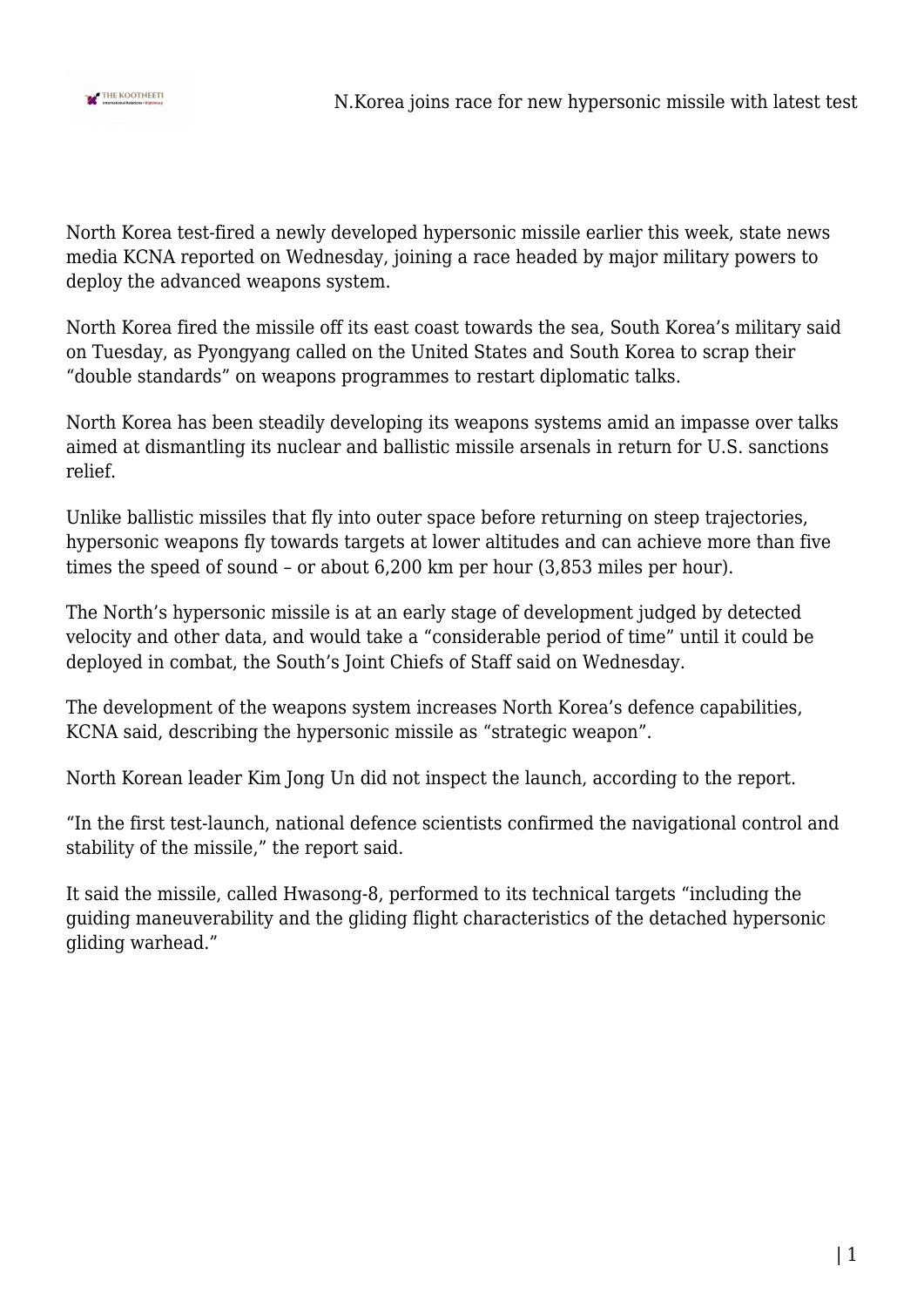



Image source: Reuters

## **Next generation of arms**

Hypersonic weapons are considered the next generation of arms that aim to rob adversaries of reaction time and traditional defeat mechanisms.

The test could mean the North is entering an accelerating race to deploy the weapon now involving the United States, Russia and China.

The United States on Monday said it had tested an air-breathing hypersonic weapon, marking the first successful test of the class of weapon since 2013.

In July, Russia successfully tested a Tsirkon(Zircon) hypersonic cruise missile, a weapon President Vladimir Putin touted as part of a new generation of missile systems without equal in the world.

Chang Young-keun, a missile specialist at the Korea Aerospace University, said the North's